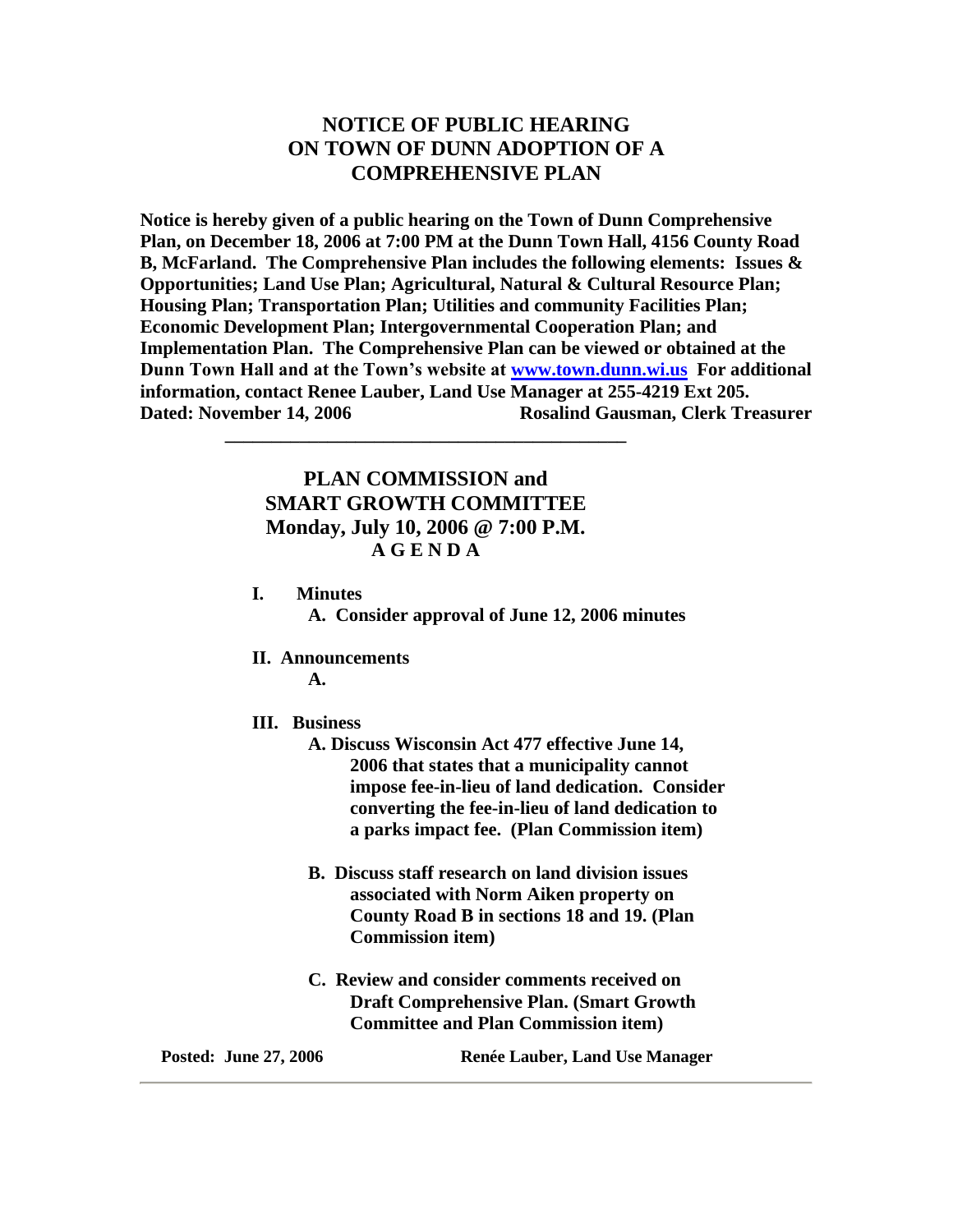**Smart Growth Committee Wednesday, April 26, 2006 7:00 p.m. Town Hall A G E N D A**

#### **I. Announcements**

**II. Consider April 05, 2006 minutes**

- **III. Review Comprehensive Plan**
- **IV. Review Comprehensive Plan maps**
- **V. Identify items that need additional committee discussion**

## **VI. Plan May 17, 2006 Comprehensive Open House**

#### **VII. Set date for next meeting**

Note: A quorum of the Dunn Plan Commission and Town Board may be in attendance to gather information relevant to their responsibilities. The Plan Commission and Town Board will not consider any matters or take any action at this meeting.

Manager

Posted: April 17, 2006 Renée Lauber, Land Use

 **Smart Growth Committee Wednesday, April 5, 2006 7:00 p.m. Town Hall**

## **A G E N D A**

## **I. Announcements**

 **II. Consider March 14, 2006 minutes** *(Note: Tuesday, March 28, 2006 meeting was canceled)*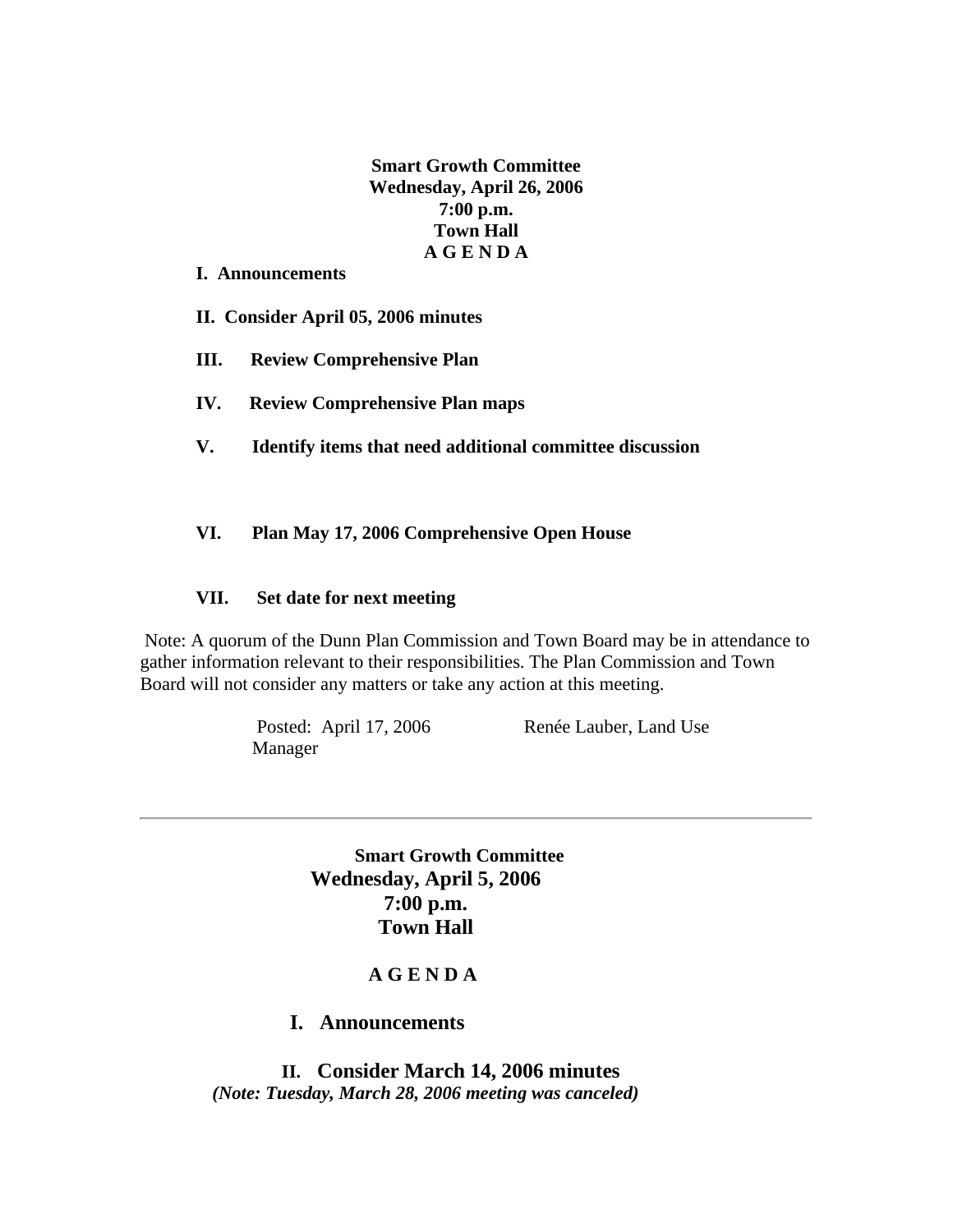- **III. Review entire Comprehensive Plan**
- **IV. Review Comprehensive Plan maps**
- **V. Identify items that need additional committee discussion**
- **VI. Plan May 17, 2006 Comprehensive Open House**
- **VII. Set date for next meeting**

*Note: A quorum of the Dunn Plan Commission and Town Board may be in attendance to gather information relevant to their responsibilities. The Plan Commission and Town Board will not consider any matters or take any action at this meeting.*

**Posted:** April 3, 2006 Renee Lauber, Land Use Manager

 **Smart Growth Committee Tuesday, March 28, 2006 7:00 p.m. Town Hall**

## **A G E N D A**

**I. Announcements**

**\_\_\_\_\_\_\_\_\_\_\_\_\_\_\_\_\_\_\_\_\_\_\_\_\_\_\_\_\_\_\_\_\_\_\_\_\_\_\_\_\_\_\_\_\_\_\_\_ \_\_\_\_\_\_\_\_\_\_\_**

**II. Consider March 14, 2006 minutes**

- **III. Review Comprehensive Plan maps**
- **IV. Review sections of the Comprehensive Plan**

 **V. Identify items that need additional committee discussion**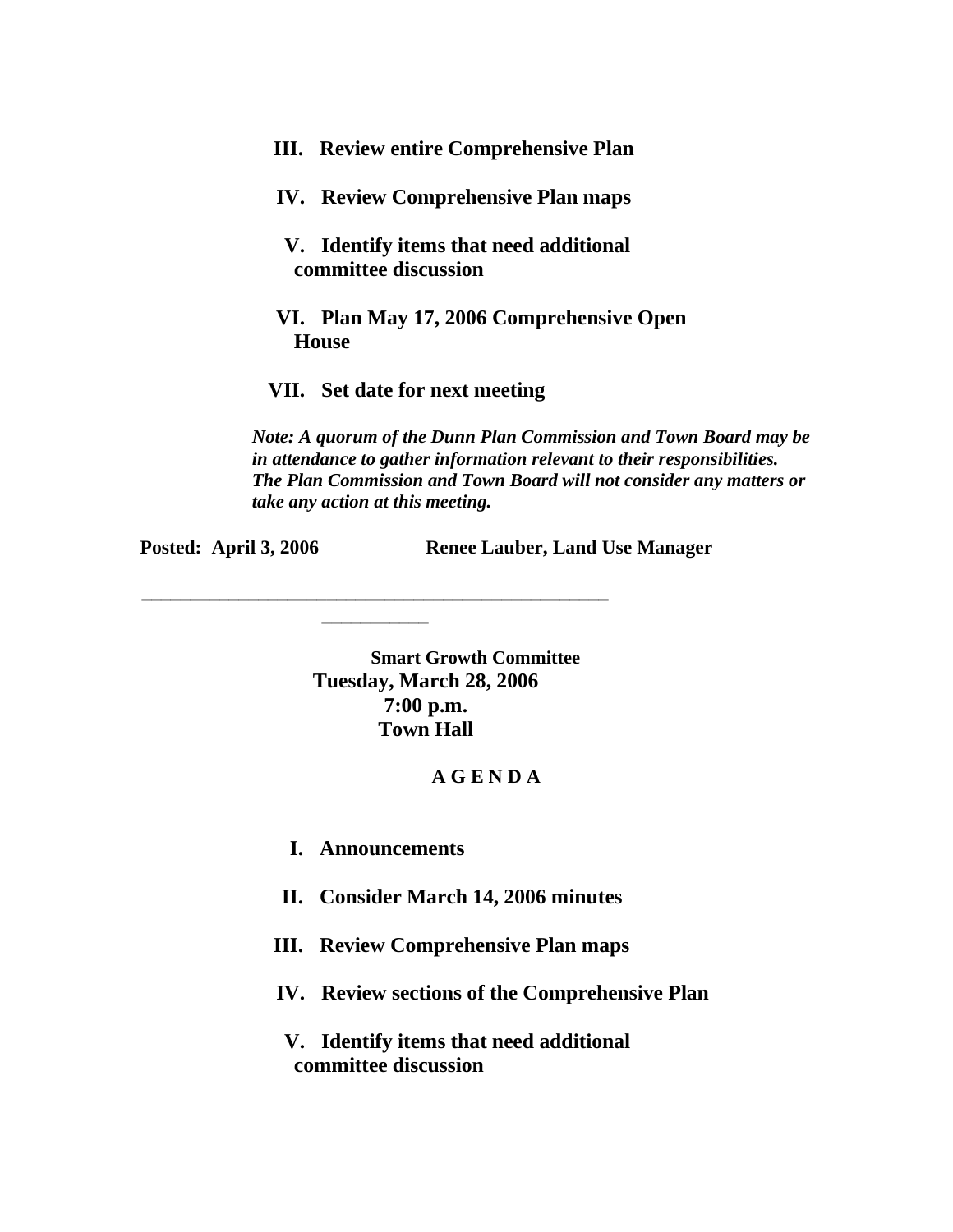## **VI. Plan May 17, 2006 Comprehensive Open House**

#### **VII. Set date for next meeting**

*Note: A quorum of the Dunn Plan Commission and Town Board may be in attendance to gather information relevant to their responsibilities. The Plan Commission and Town Board will not consider any matters or take any action at this meeting.*

**Manager** 

**Posted: March 22, 2006 Renee Lauber, Land Use** 

**Smart Growth Committee Monday, February 27, 2006 7:00 p.m. Town Hall**

**\_\_\_\_\_\_\_\_\_\_\_\_\_\_\_\_\_\_\_\_\_\_\_\_\_\_\_\_\_\_\_\_\_\_\_\_\_\_\_\_\_\_\_\_\_\_\_\_ \_\_\_\_\_\_\_\_\_\_\_**

#### **A G E N D A**

 **I. Announcements**

- **II. Approve January 31, 2006 minutesdis**
- **III. Comments on Verona Comprehensive Plan.**
- **IV. Report on Alternative Transportation (Park & Ride)**
- **V. Review Draft of Town Newsletter Article**
- **VI. Review Implementation Plan**
- **VII. Review sections of teh Comprehensive Plan.**
- **VIII. Identify items that need additional committee discussion.**
- **IX. Set date for next meeting.**

 *Note: A quorum of the Dunn Plan Commission and Town Board may be in attendance to gather information relevant to their responsibilities shall be*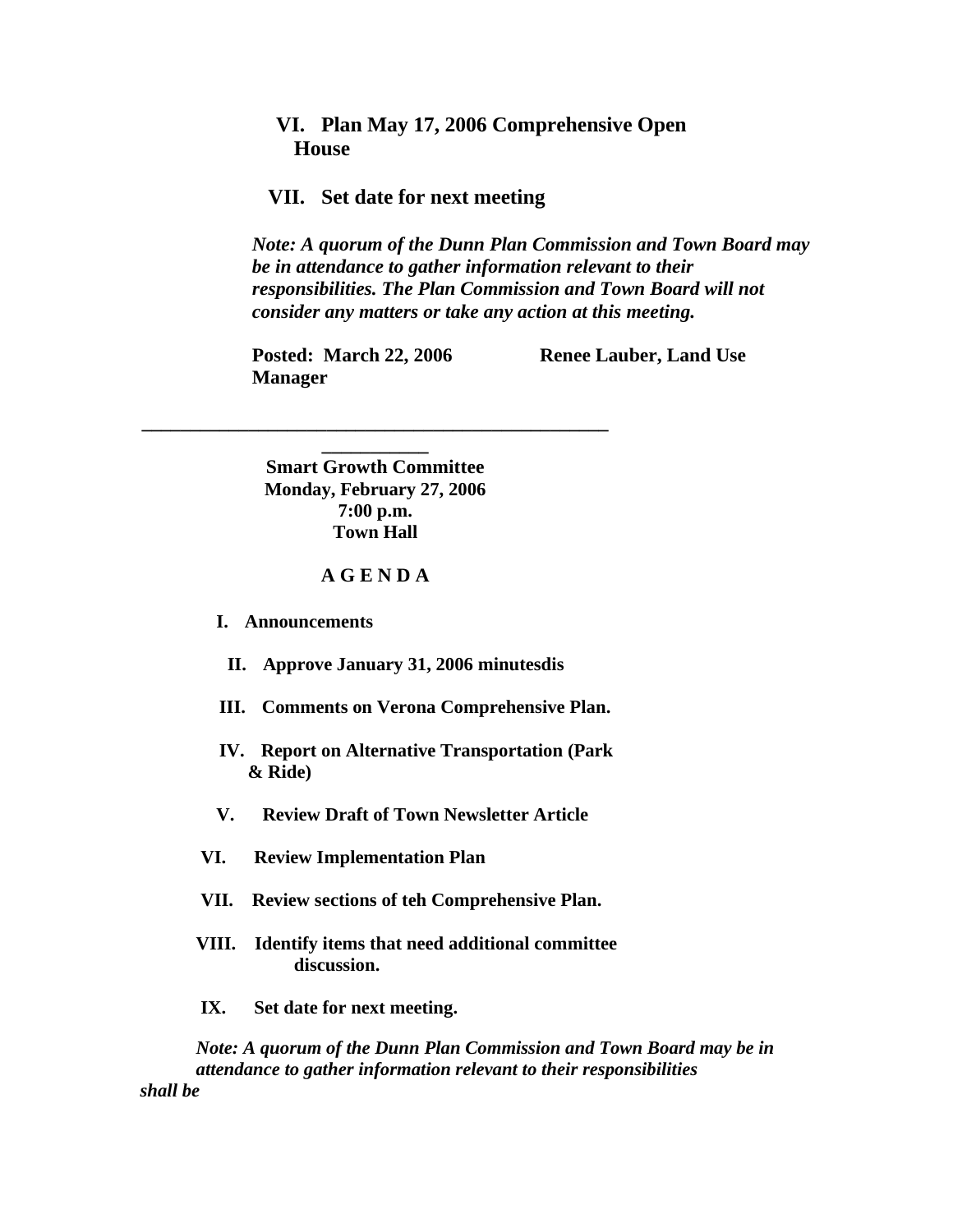*considered, nor shall the Plan Commission or Town Board take any action* 

 *at this meeting.*

**\_\_**

Posted: February 22, 2006 Renee Lauber, Land Use Manager

**\_\_\_\_\_\_\_\_\_\_\_\_\_\_\_\_\_\_\_\_\_\_\_\_\_\_\_\_\_\_\_\_\_\_\_\_\_\_\_\_\_\_\_\_\_\_\_\_\_\_\_\_\_\_\_\_\_**

**Smart Growth Committee Tuesday, January 31, 2006 5:30 p.m. Town Hall** AGENDA

**I. Announcements**

**II. Consider January 17, 2006 meeting minutes**

**III. Discuss details of Land Use Plan section**

**Old Business**

- **A. Wetland buffer restrictions**
- **B. Limited Commercial (LC-1)zoning**
- **C. Size of split when separating farm dwelling from land**
- **D. Review what conditional uses the town will support**
- **New Business**
	- **A. Alternative Energy**
	- **B. Commuting parking areas**
	- **C. Other Land Use Issues**

**IV. Identify items that need additional committee discussion**

**V. Set date for next meeting**

**Note: A quorum of the Dunn Plan Commission and Town Board may be in attendance to gather information relevant to their responsibilities. No matter shall be considered, nor shall the Plan Commission or Town Board take any action at this meeting.**

Posted: January 25, 2006 Renee Lauber, Land Use **Manager**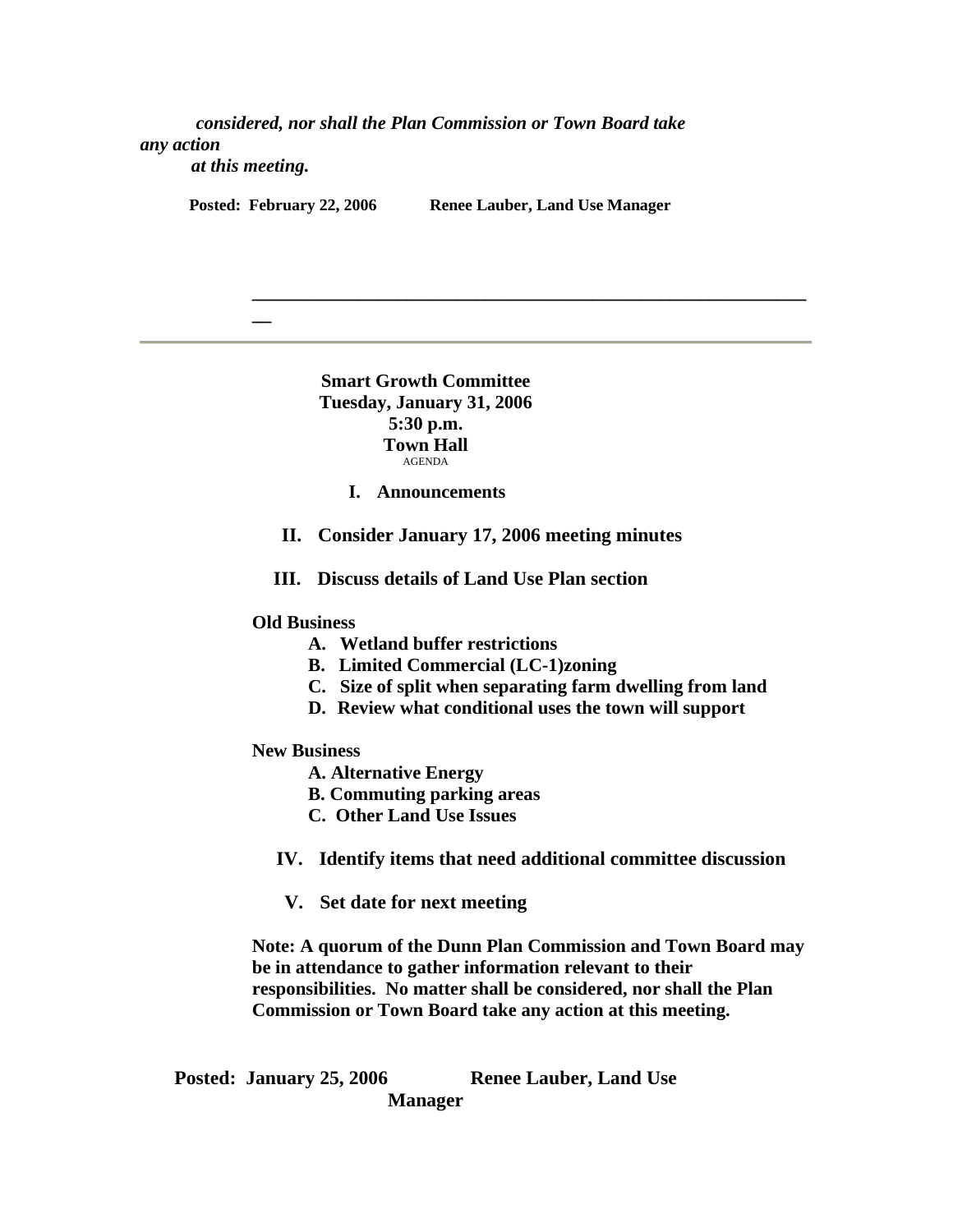**Smart Growth Committee Tuesday, January 17, 2006 6:00 p.m. Town Hall A G E N D A**

**\_\_\_\_\_\_\_\_\_\_\_\_\_\_\_\_\_\_\_\_\_\_\_\_\_\_\_\_\_\_\_\_\_\_\_\_\_\_\_\_\_\_\_\_\_\_\_\_\_\_\_\_\_\_\_\_\_\_\_**

 **I. Announcements A. SAA contact has changed**

 **II. Consider December 12, 2005 meeting minutes**

 **III. Discuss details of Land Use Plan section A. Wetland buffer restrictions B. Limited Commercial (LC-1)zoning C. Size of split when separating farm dwelling from land D. Review what conditional uses the town will support**

**E. Ranking/weighting system**

 **IV. Identify items that need additional committee discussion**

 **V. Discuss timeline for finishing Comprehensive Plan**

 **VI. Set date for next meeting**

*Note: A quorum of the Dunn Plan Commission and Town Board may be in attendance to gather information relevant to their responsibilities. No matter shall be considered, nor shall the Plan Commission or Town Board take any action at this meeting.*

**Posted: December 28, 2005 Renee Lauber, Land Use Manager** 

**Smart Growth Committee Monday, December 12, 2005 7:30 p.m. (immediately following the Plan Commission meeting) Town Hall**

**\_\_\_\_\_\_\_\_\_\_\_\_\_\_\_\_\_\_\_\_\_\_\_\_\_\_\_\_\_\_\_\_\_\_\_\_\_\_\_\_\_\_\_\_\_\_\_\_\_\_\_\_\_\_\_\_\_\_\_**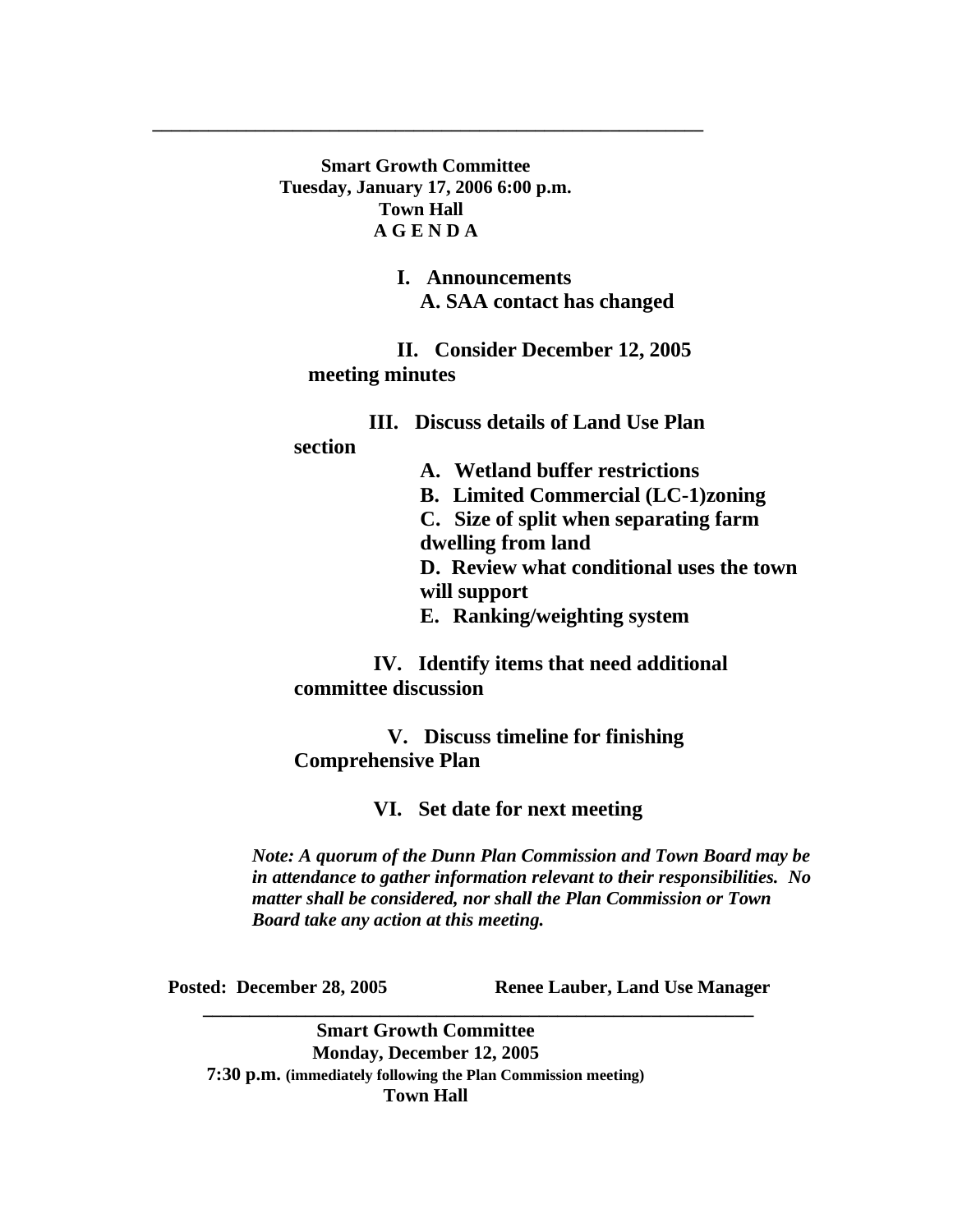### **A G E N D A**

- **I. Announcements**
	- **II. Approve September 28, 2005 and October 24, 2005 minutes (note November meeting was canceled)**
- **III. Discuss details of Land Use Plan section**
- **IV. Identify items that need additional committee discussion**
- **V. Set date for next meeting**

*Note: A quorum of the Dunn Plan Commission and Town Board may be in attendance to gather information relevant to their responsibilities. No matter shall be considered, nor shall the Plan Commission or Town Board take any action at this meeting.*

**\_\_\_\_\_\_\_\_\_\_\_\_\_\_\_\_\_\_\_\_\_\_\_\_\_\_\_\_\_\_\_\_\_\_\_\_\_\_\_\_\_\_\_\_\_\_\_\_\_\_\_\_\_\_\_\_\_**

**Posted: December 5, 2005 Renee Lauber, Land Use Manager** 

**\_\_**

 **Smart Growth Committee Monday, November 14, 2005 7:45 p.m. (immediately following the Plan Commission meeting) Town Hall**

## **A G E N D A**

 **I. Announcements**

 **II. Approve September 28, 2005 and October 24, 2005 minutes**

- **III. Discuss details of Land Use Plan section**
- **IV. Identify items that need additional committee discussion**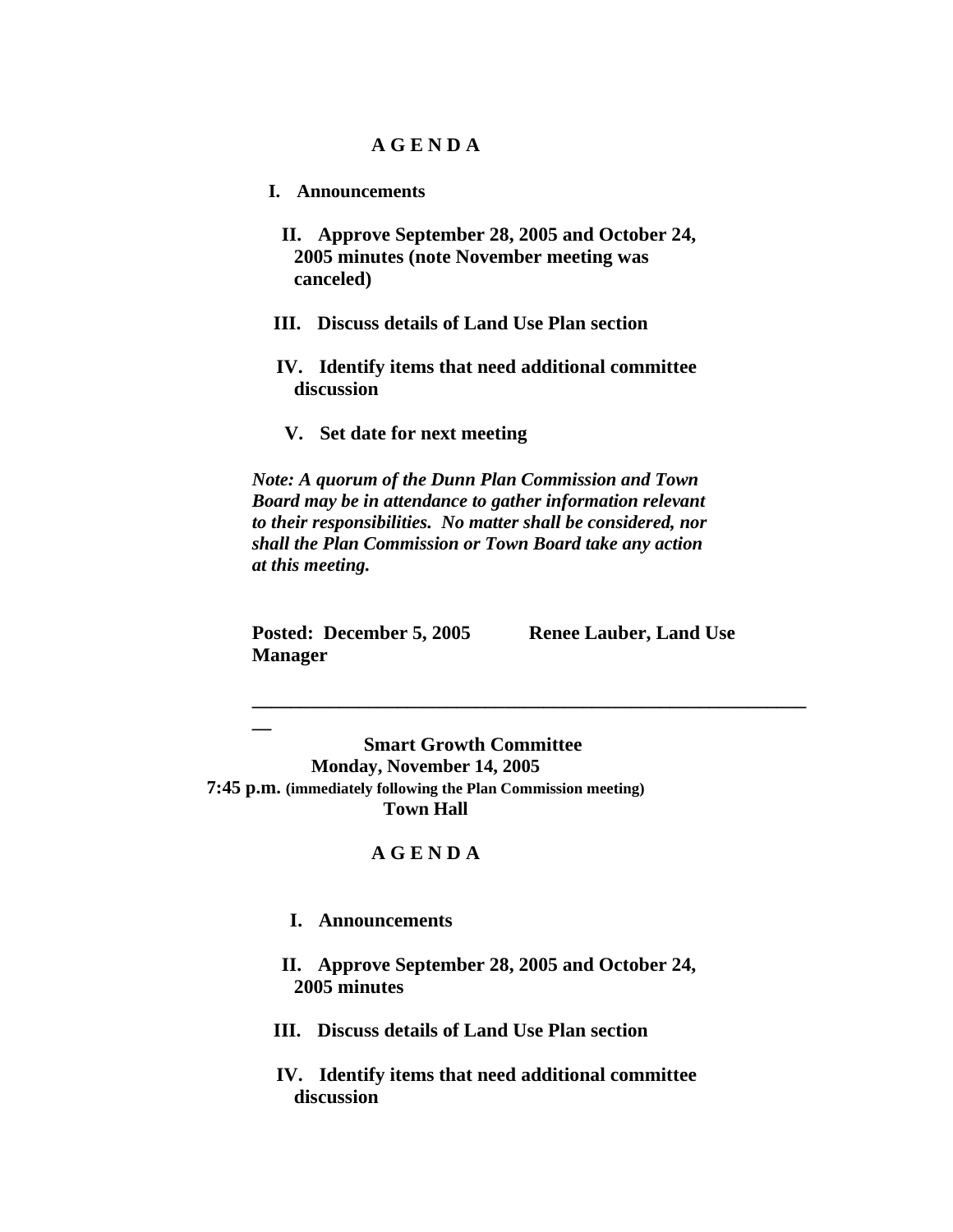#### **V. Set date for next meeting**

*Note: A quorum of the Dunn Plan Commission and Town Board may be in attendance to gather information relevant to their responsibilities. No matter shall be considered, nor shall the Plan Commission or Town Board take any action at this meeting.*

**Posted: November 8, 2005 Renee Lauber, Land Use Manager** 

### **Smart Growth Committee Monday, November 14, 2005 7:45 p.m. (immediately following the Plan Commission meeting) A G E N D A**

**\_\_\_\_\_\_\_\_\_\_\_\_\_\_\_\_\_\_\_\_\_\_\_\_\_\_\_\_\_\_\_\_\_\_\_\_\_\_\_\_\_\_\_\_\_\_\_\_\_\_\_\_\_\_\_\_\_\_\_**

- I. Announcements
- II. Approve September 28, 2005 and October 24, 2005 minutes
- III. Discuss details of Land Use Plan section
- IV. Identify items that need additional committee discussion
- V. Set date for next meeting

*Note: A quorum of the Dunn Plan Commission and Town Board may be in attendance to gather information relevant to their responsibilities. No matter shall be considered, nor shall the Plan Commission or Town Board take any action at this meeting.*

**\_\_\_\_\_\_\_\_\_\_\_\_\_\_\_\_\_\_\_\_\_\_\_\_\_\_\_\_\_\_\_\_\_\_\_\_\_\_\_\_\_\_\_\_\_\_\_\_\_\_\_\_\_\_\_\_\_\_\_**

**Posted: November 8, 2005 Renee Lauber, Land Use Manager** 

> **Smart Growth Committee Monday, October 24, 2005 7:00 p.m., Town Hall**

## **A G E N D A**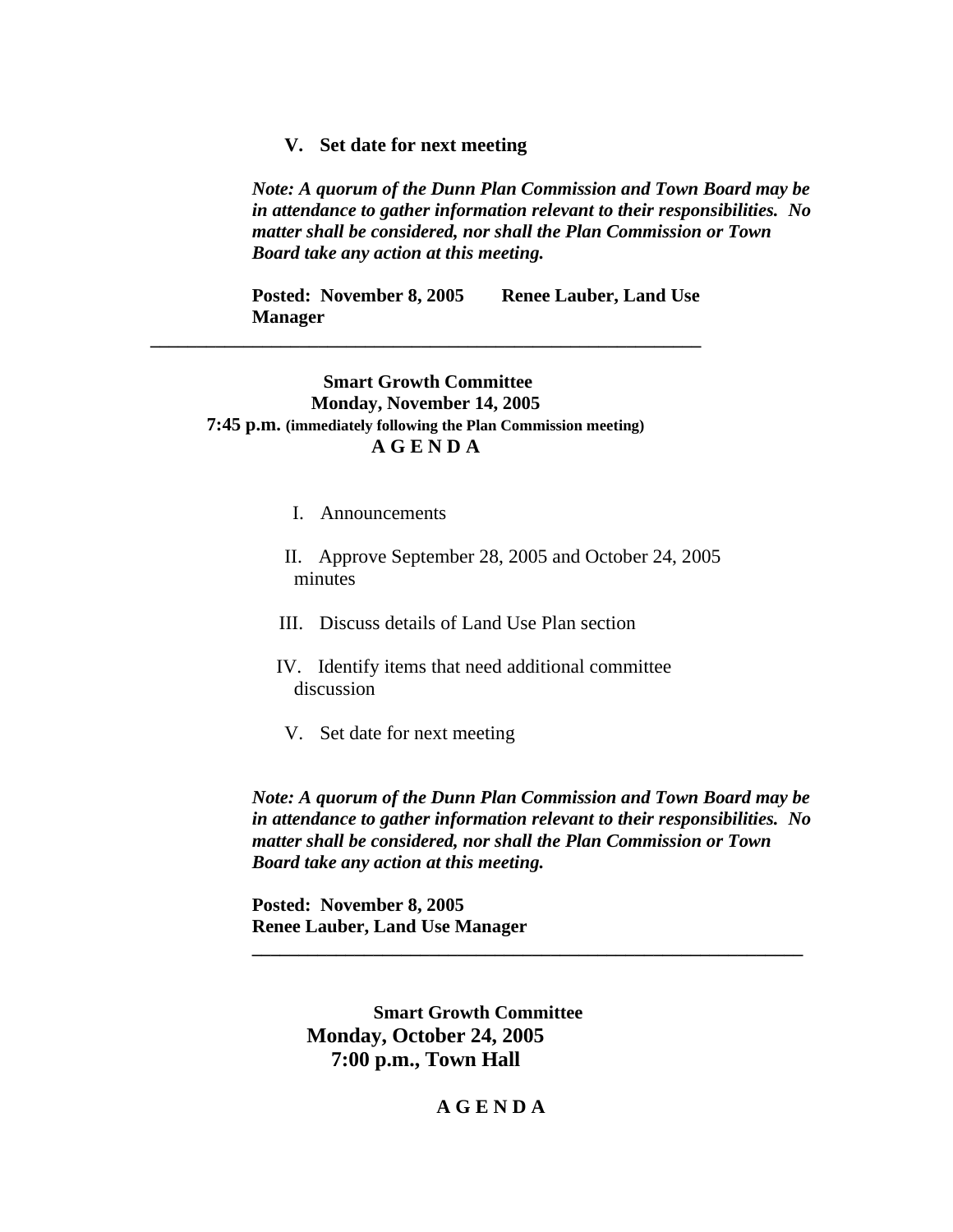- **I. Announcements**
- **II. Approve September 28, 2005 minutes**
- **III. Discuss details of Land Use Plan section**
- **IV. Identify items that need additional committee discussion**
- **V. Set date for next meeting**

*Note: A quorum of the Dunn Plan Commission and Town Board may be in attendance to gather information relevant to their responsibilities. No matter shall be considered, nor shall the Plan Commission or Town Board take any action at this meeting.*

**Posted: October 19, 2005 Renee Lauber, Land Use Manager**

**--------------------------------------------------------------------------------------**

**-----------**

**Smart Growth Committee Wednesday, September 28, 2005 7:00 p.m., Town Hall**

#### **A G E N D A**

- **I. Announcements**
- **II. Approve April 6th, 2005 minutes**
- **III. Review Progress to date**
- **IV. Review/ Discuss revised Land Use Plan**
- **V. Identify items that need additional committee discussion**
- **VI. Discuss preliminary action items/preliminary steps**
- **VII. Next Steps**
- **VIII. Set date for next meeting**

*Note: A quorum of the Dunn Plan Commission and Town Board may be in attendance to gather information relevant to their responsibilities. No matter shall be considered, nor shall the Plan Commission or Town Board take any action at this meeting.*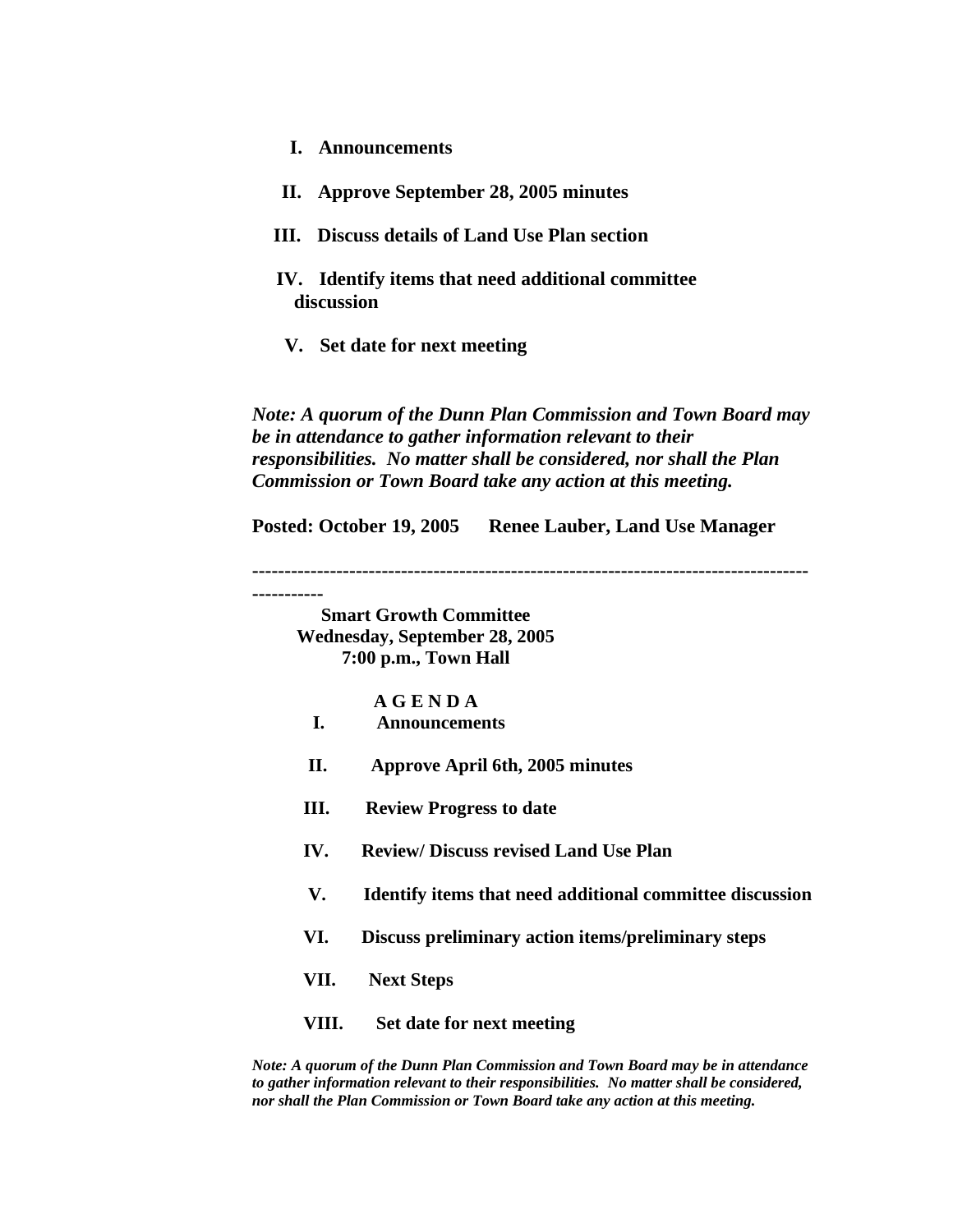**\_\_\_\_\_\_\_\_\_\_\_\_**

**Smart Growth Committee Wednesday, April 6, 2005 7:00 p.m., Town Hall**

**A G E N D A**

- **I. Announcements**
- **II. Approve February 28th, 2005 minutes**

**\_\_\_\_\_\_\_\_\_\_\_\_\_\_\_\_\_\_\_\_\_\_\_\_\_\_\_\_\_\_\_\_\_\_\_\_\_\_\_\_\_\_\_\_\_\_\_\_\_\_\_\_\_\_\_\_\_\_\_\_\_\_\_\_\_\_\_\_\_**

- **III. Review Progress to date**
- **IV. Review/ Discuss revised Land Use Plan**
- **V. Identify items that need additional committee discussion**
- **VI. Discuss preliminary action items/preliminary steps**
- **VII. Next Steps**

**\_\_\_\_\_\_\_\_** 

 **VIII. Set date for next meeting** 

*Note: A quorum of the Dunn Plan Commission and Town Board may be in attendance to gather information relevant to their responsibilities. No matter shall be considered, nor shall the Plan Commission or Town Board take any action at this meeting.*

 **\_\_\_\_\_\_\_\_\_\_\_\_\_\_\_\_\_\_\_\_\_\_\_\_\_\_\_\_\_\_\_\_\_\_\_\_\_\_\_\_\_\_\_\_\_\_\_\_\_\_\_**

**Posted: March 28, 2005 Renee Lauber, Land Use Manager**

**Smart Growth Committee Wednesday, April 6, 2005 7:00 p.m., Town Hall**

**A G E N D A**

- **I. Announcements**
- **II. Approve February 28th, 2005 minutes**
- **III. Finish reviewing Land Use Element**
- **IV. Review/ Discuss Intergovernmental Element**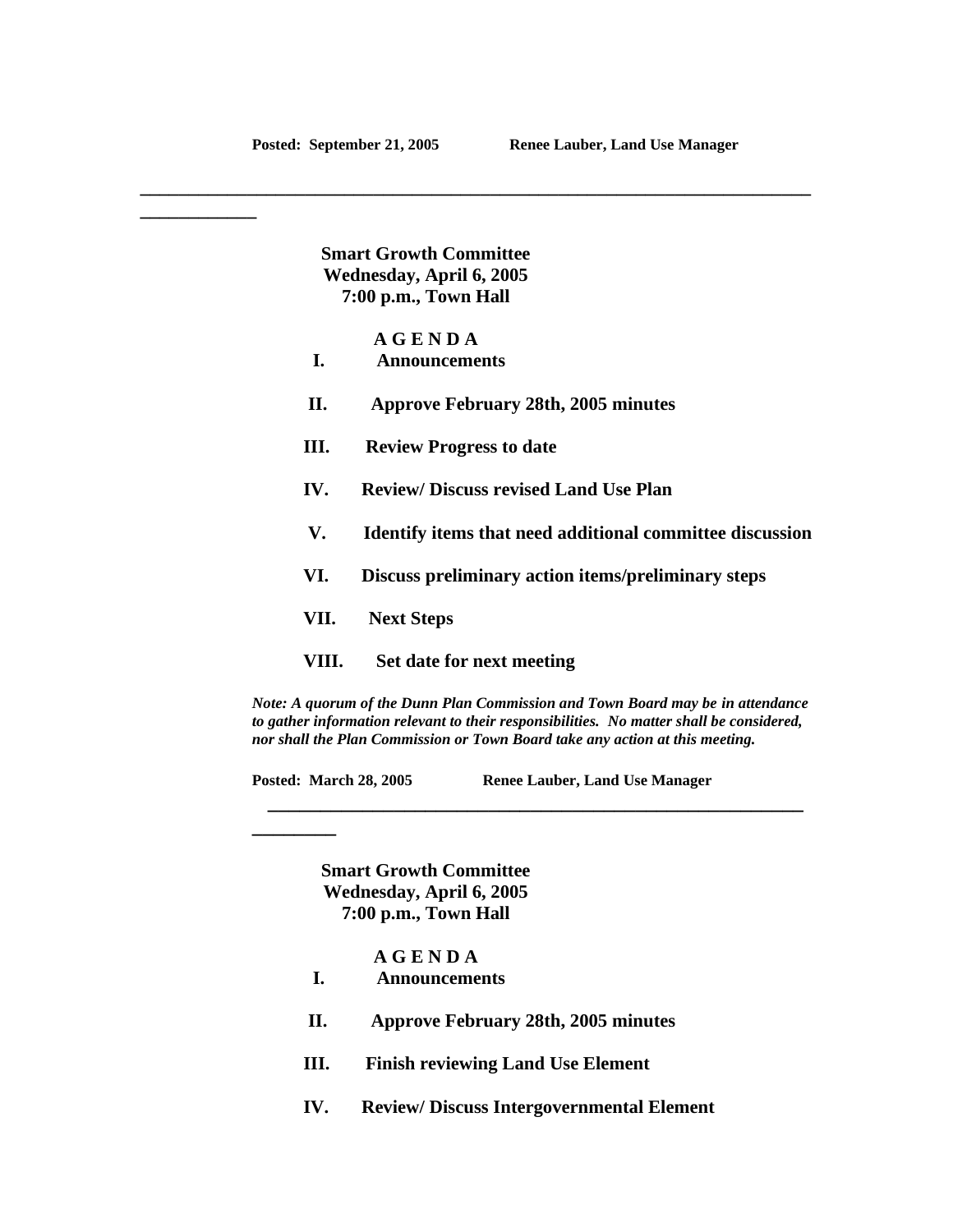- **V. Discuss schedule for final meetings and open house**
- **VI. Set date for next meeting**

*Note: A quorum of the Dunn Plan Commission and Town Board may be in attendance to gather information relevant to their responsibilities. No matter shall be considered, nor shall the Plan Commission or Town Board take any action at this meeting.*

**\_\_\_\_\_\_\_\_\_\_\_\_\_\_\_\_\_\_\_\_\_\_\_\_\_\_\_\_\_\_\_\_\_\_\_\_\_\_\_\_\_\_\_\_\_\_\_\_\_\_\_\_\_**

Posted: March 28, 2005 Renee Lauber, Land Use Manager

 **Smart Growth Committee Monday, February 28, 2005 following Town Board Meeting (approx. 7:30 p.m.) A G E N D A**

**I. Announcements**

**\_\_\_\_\_\_** 

- **II. Approve January 18, 2005 minutes**
- **III. Review/Discuss Land Use Element**
- **IV. Review/ Discuss Land Use Plan and Land Use Maps**
- **V. Set date for next meeting**

*Note: A quorum of the Dunn Plan Commission and Town Board may be in attendance to gather information relevant to their responsibilities. No matter shall be considered, nor shall the Plan Commission or Town Board take any action at this meeting.*

 **Posted: February 21, 2005 Renee Lauber, Land Use Manager** 

**Smart Growth Committee Tuesday, January 18, 2005 @ 5:30 PM A G E N D A**

**\_\_\_\_\_\_\_\_\_\_\_\_\_\_\_\_\_\_\_\_\_\_\_\_\_\_\_\_\_\_\_\_\_\_\_\_\_\_\_\_\_\_\_\_\_\_\_\_\_\_\_\_\_\_\_\_\_\_**

- **I. Announcements**
- **II. Approve November 29, 2004 minutes**
- **III. Progress Assessment**
- **IV. Review/ Discuss edited drafts of completed**

**element** 

**\_\_\_\_\_\_\_\_\_\_\_\_\_**